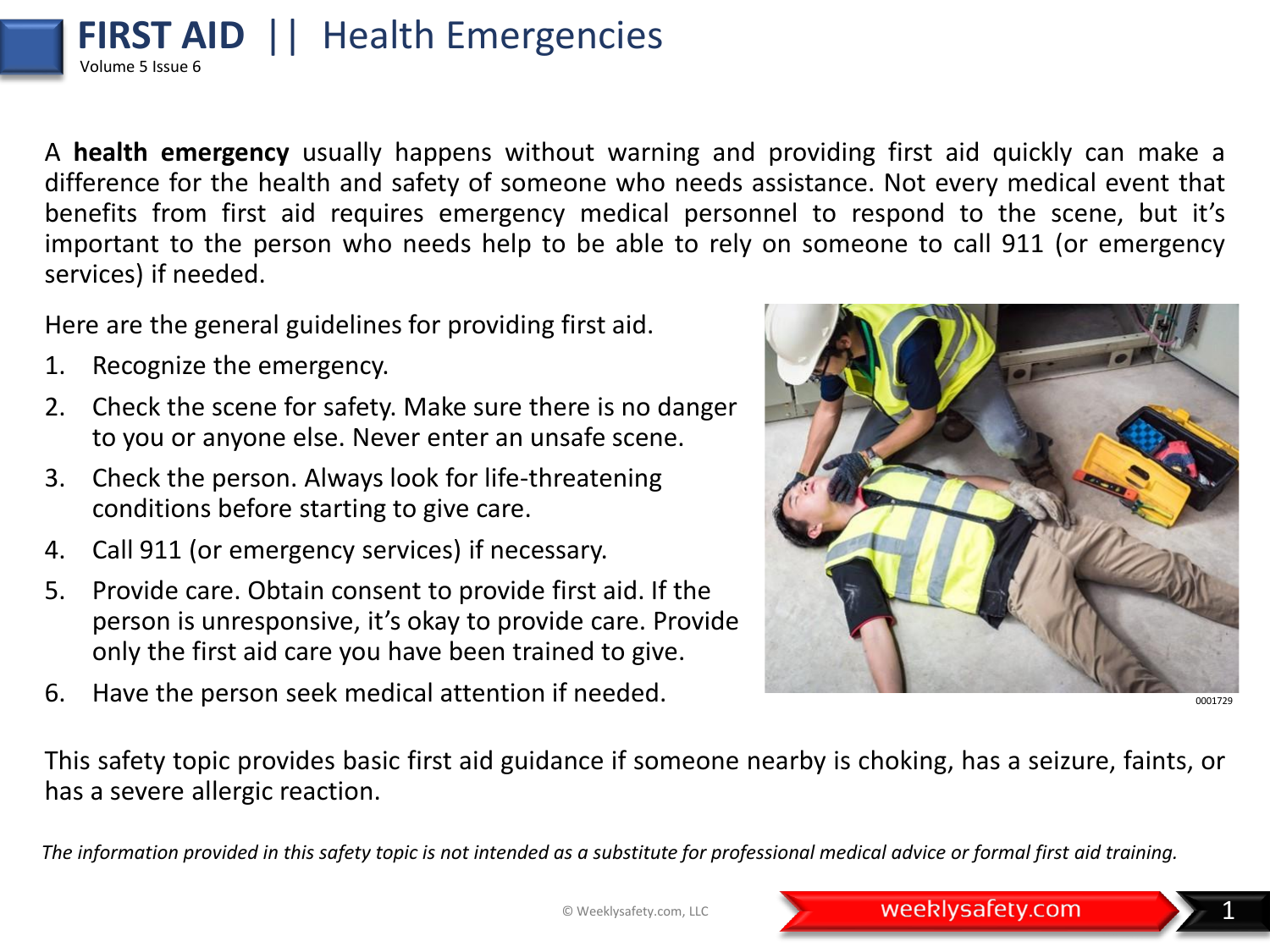© Weeklysafety.com, LLC **2008 Property Community Property.com** 

obstruction that is preventing them from breathing. A person who is choking cannot speak or cough and may be giving the universal sign of choking by holding their neck with one or both hands to signal that they cannot breathe.

If someone near you starts choking, and no one with formal first aid training is nearby, follow these steps, provided by the CDC.

- 1. Ask the person if they are choking. DO NOT perform abdominal thrusts if the person is coughing forcefully and is able to speak.
- 2. If they are unable to cough or speak, perform abdominal thrusts:
	- Stand behind the person and wrap your arms around the person's waist.
	- Make a fist with one hand. Place the thumb side of your fist just above the person's navel, well below the breastbone.
	- Grasp the fist tightly with your other hand.
	- Make a quick, upward and inward thrust with your fist. Press hard into the abdomen, as if trying to lift the person up.
	- Check if the object was dislodged.
	- Continue thrusts until the object is dislodged or the person loses consciousness.
- 3. Call 911 (or emergency services) if the person loses consciousness.
	- Always call 911 (or emergency services) in a life-threatening emergency.

If you suspect a person is **choking**, giving abdominal thrusts can apply pressure to remove the



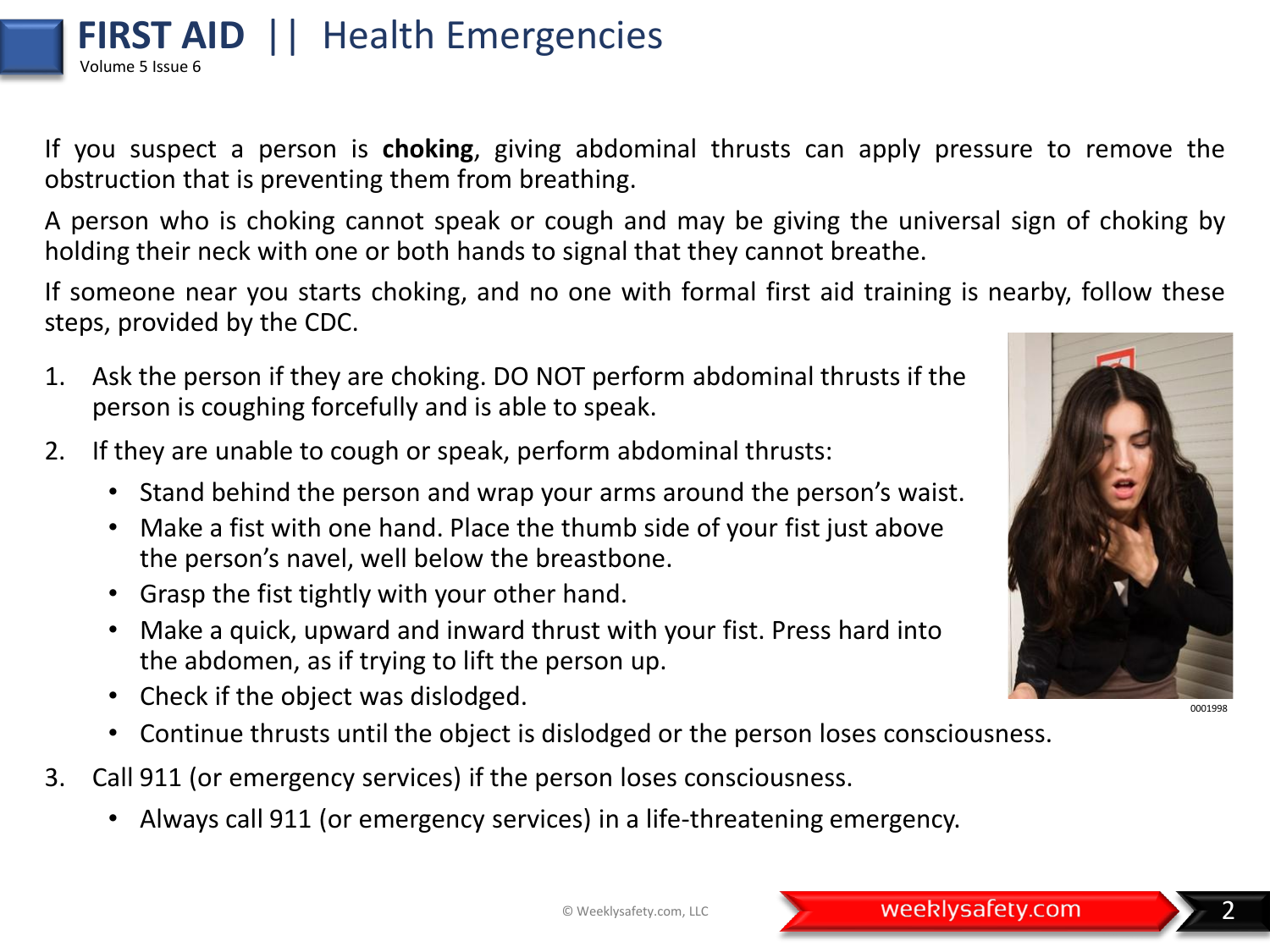There are many types of **seizures** and most only last a few minutes. Seizures do not usually require emergency medical attention and there are some steps you can take if a co-worker has a seizure.

To help someone who is having any type of seizure:

- Stay with them until the seizure ends and they are fully awake.
- Once they are awake, help them to sit in a safe place and calmly tell them what happened.

To help someone who is having a generalized tonic-clonic seizure (also known as a grand mal seizure) where they might cry out, fall or shake, the CDC advises those administering first aid to:

- 1. Ease the person onto the floor.
- 2. Turn them gently onto one side to help them breathe.
	- $\triangleright$  Do not hold them down or try to stop their movements.
- 3. Clear the area of anything hard or sharp to prevent injury.
- 4. Put something soft and flat, like a folded jacket, under their head and remove eyeglasses.
- 5. Loosen ties, scarfs or anything around the neck that may make it difficult to breathe.
	- $\triangleright$  Do not put anything in their mouth.
- 6. Time the seizure. Call 911 (or emergency services) if it lasts longer than 5 minutes.
	- $\triangleright$  Call 911 (or emergency services) if the person has difficulty breathing or waking after the seizure, or if they have another seizure very soon after the first one.

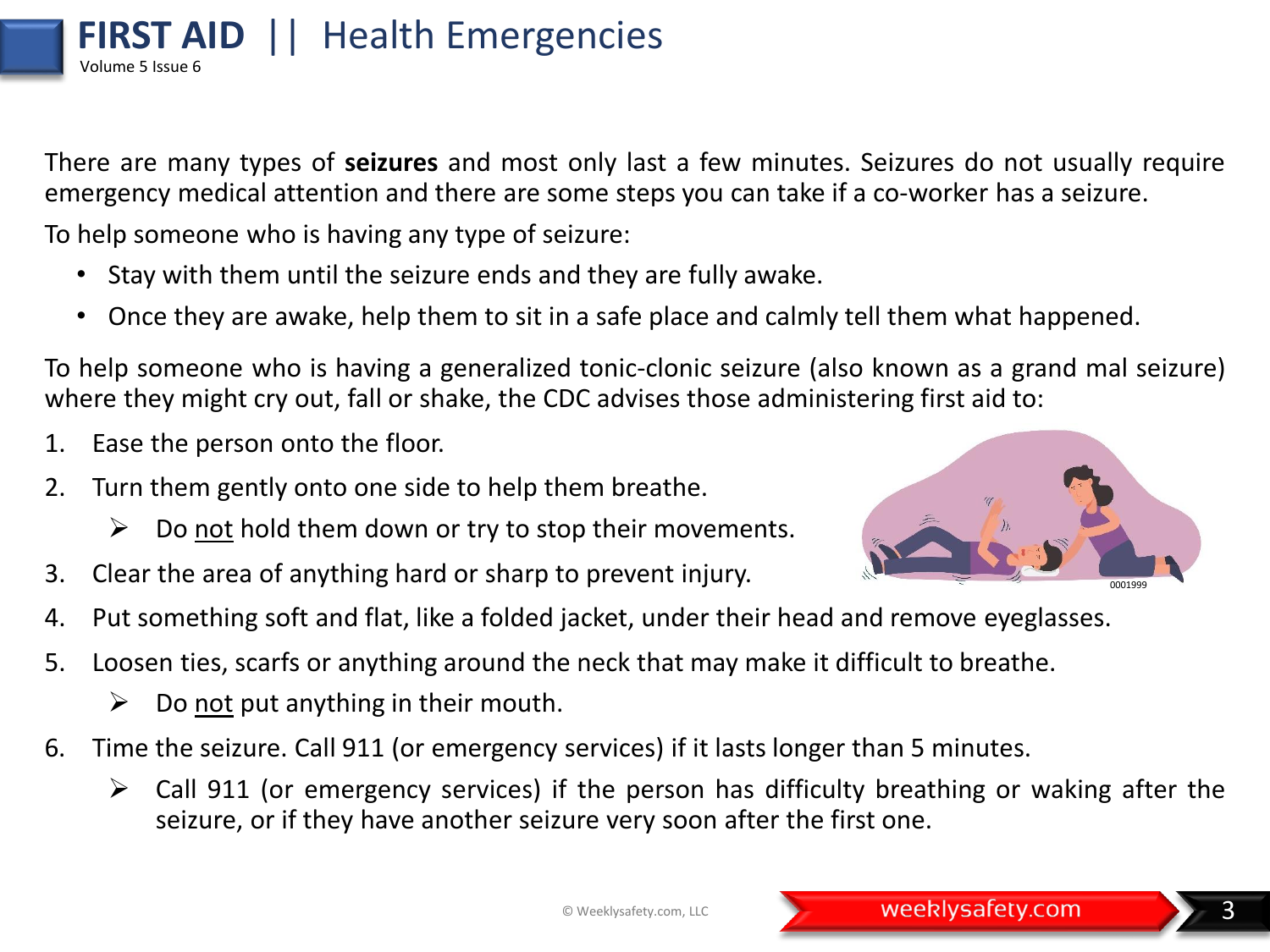A **fainting** episode can occur when your brain temporarily doesn't receive enough blood supply, causing you to lose consciousness, usually only briefly.

**FIRST AID** || Health Emergencies

Volume 5 Issue 6

Fainting may have no medical significance, or it can be related to a serious disorder, often involving the heart.

If you feel faint, lie or sit down and don't get up too quickly. If you sit down, you can place your head between your knees.



If someone else faints, offer the following first aid actions:

- $\triangleright$  Position them on their back. If they are not injured and they are breathing, you can raise their legs above their heart (about 12 inches). Loosen belts, collars or other constrictive clothing.
- $\triangleright$  Once they are awake, help them to sit in a safe place and calmly tell them what happened.
- $\triangleright$  To reduce the chances of fainting again, don't allow the person to get up too quickly.
- $\triangleright$  If the person doesn't regain consciousness within 1 minute, call 911 (or emergency services).
- $\triangleright$  If the person stops breathing, call 911 (or emergency services) and begin CPR.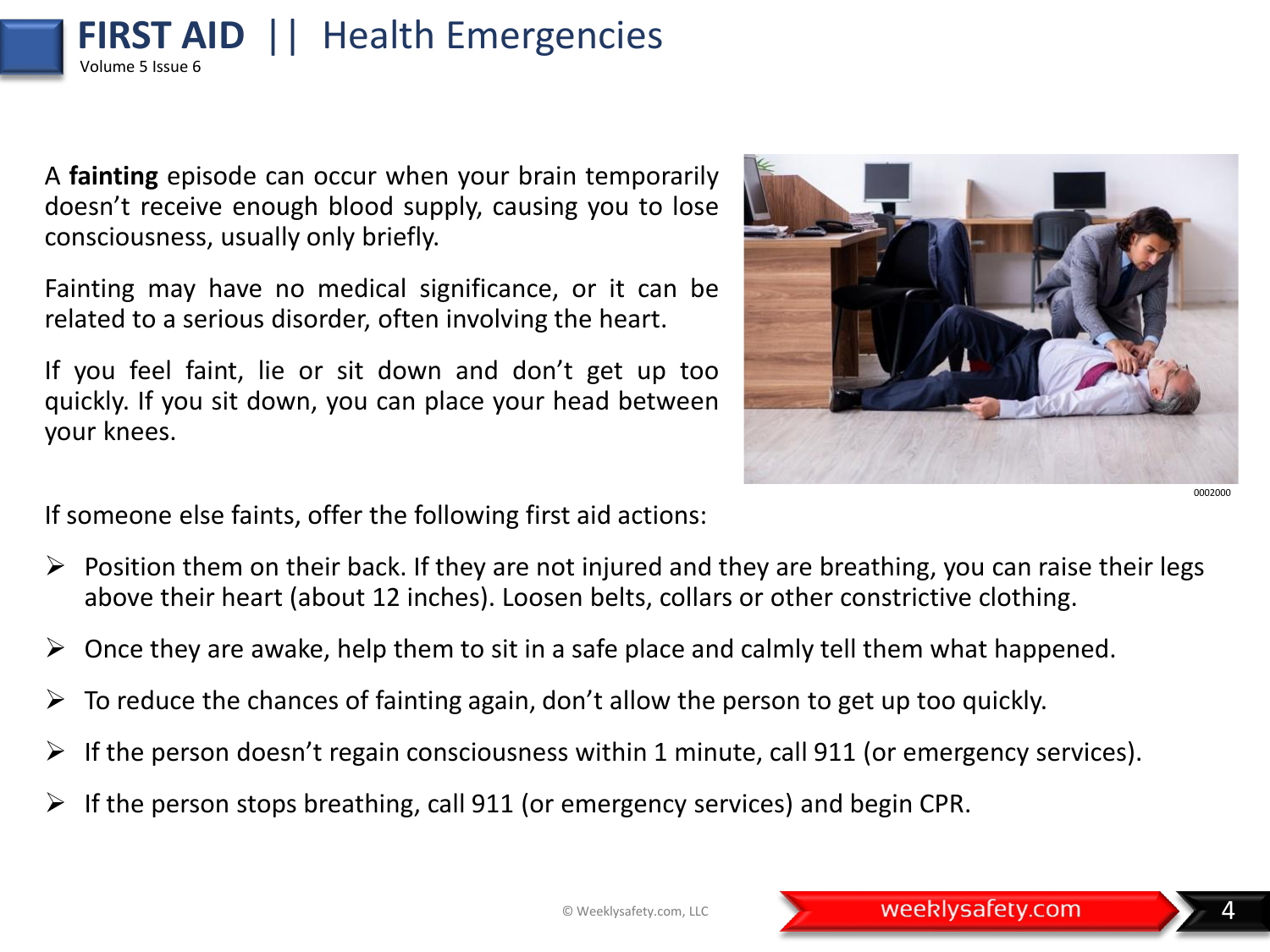A life-threatening **allergic reaction** (anaphylaxis) can cause shock, breathing difficulties and a sudden drop in blood pressure. Common triggers include medication, foods like peanuts or shellfish, and insect stings. In some people, anaphylaxis can occur minutes after exposure to an allergen or there may be a delayed reaction.

Signs and symptoms of anaphylaxis may include:

**FIRST AID** || Health Emergencies

• Hives or itching

Volume 5 Issue 6

- Flushed or pale skin
- Swelling of the face, eyes, lips or throat
- Difficulty breathing, like wheezing
- Weak and rapid pulse
- Nausea, vomiting or diarrhea
- Dizziness or fainting



0002001

If you are with someone having an allergic reaction with signs of anaphylaxis, don't wait to see whether symptoms get better. Call 911 (or emergency services) immediately. While waiting for emergency medical personnel to arrive:

- $\triangleright$  Ask them if they have an epi-pen. If they do and they request help using it, this is usually done by pressing the autoinjector against the person's thigh.
- $\triangleright$  Have them lie still on their back, loosen tight clothing and cover them with a blanket. Do not give them anything to drink.
- $\triangleright$  If they stop breathing, begin CPR.



0002002